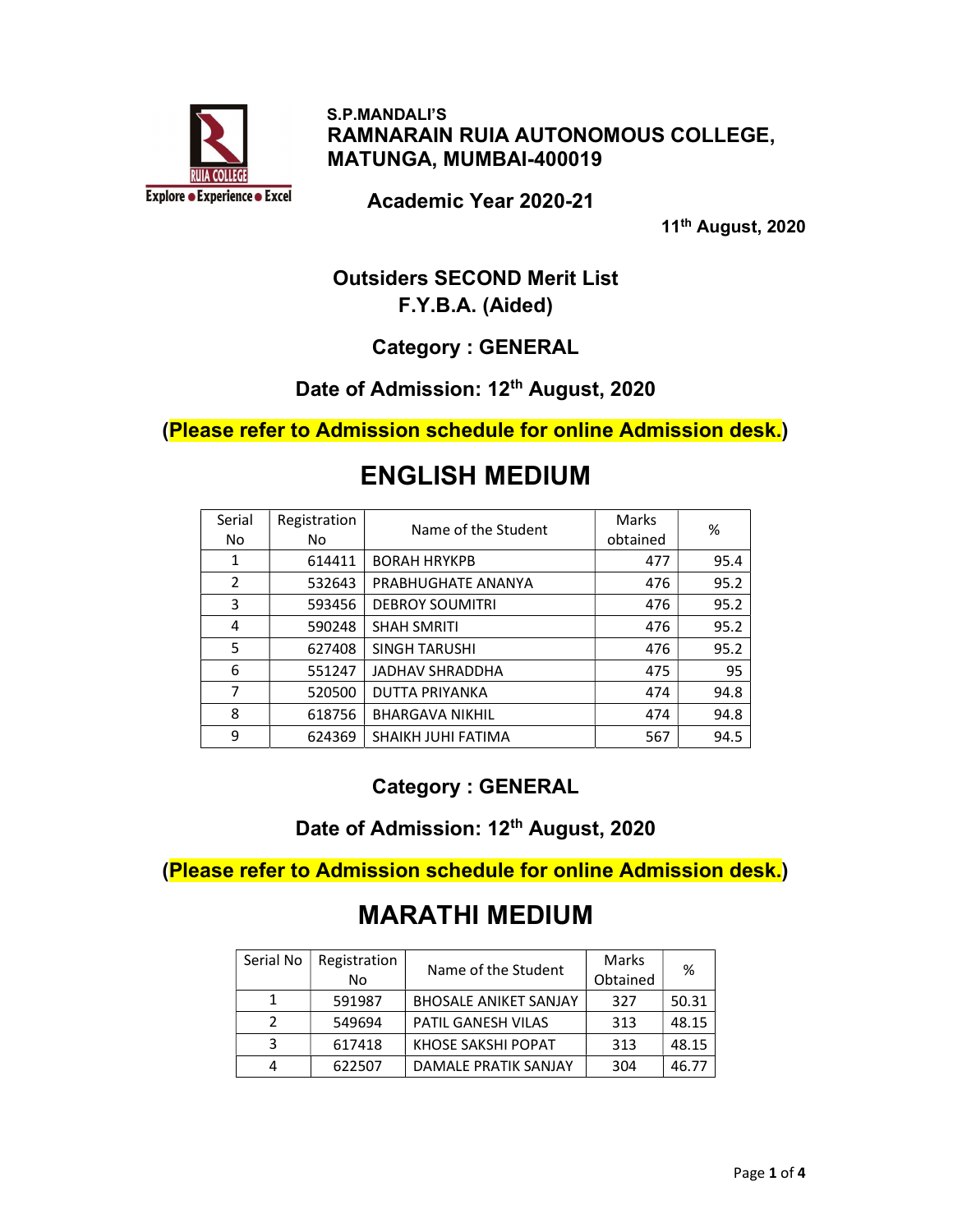#### Outsiders SECOND Merit List

### F.Y.B.A. (Aided)

# Category : OTHER

# Date of Admission: 12<sup>th</sup> August, 2020

# (Please refer to Admission schedule for online Admission desk.)

| Serial<br>No.  | Registration<br>No. | Name of the Student       | Category       | Marks<br>Obtained | %     |
|----------------|---------------------|---------------------------|----------------|-------------------|-------|
| $\mathbf{1}$   | 627408              | <b>SINGH TARUSHI</b>      | <b>GENERAL</b> | 476               | 95.2  |
| $\overline{2}$ | 551247              | JADHAV SHRADDHA           | GENERAL        | 475               | 95    |
| 3              | 612594              | DIXIT AVANTIKA SANJAY     | <b>GENERAL</b> | 445               | 89    |
| 4              | 526980              | <b>SEN RUPSHA</b>         | <b>GENERAL</b> | 434               | 86.8  |
| 5              | 560240              | <b>BHATIA URJA CHETAN</b> | <b>GENERAL</b> | 427               | 85.4  |
| 6              | 627589              | SINHA JOVIAL BHASKAR      | <b>GENERAL</b> | 418               | 83.6  |
| $\overline{7}$ | 572499              | <b>JOSHI MISHTI</b>       | <b>GENERAL</b> | 413               | 82.6  |
| 8              | 527033              | PRASAD JASMINE            | <b>GENERAL</b> | 495               | 82.5  |
| 9              | 586064              | SINGH ARYACHAUHAN RAJEEV  | <b>GENERAL</b> | 409               | 81.8  |
| 10             | 633180              | SHARMA EESHA              | <b>GENERAL</b> | 396               | 79.2  |
| 11             | 513980              | HANDA TAMANNA SHIRISH     | <b>GENERAL</b> | 383               | 76.6  |
| 12             | 519411              | AMBRE DATTAPRASAD SUBODH  | OBC            | 432               | 66.46 |
| 13             | 651221              | VETAL VARSHA GURUDATTA    | SC             | 409               | 62.92 |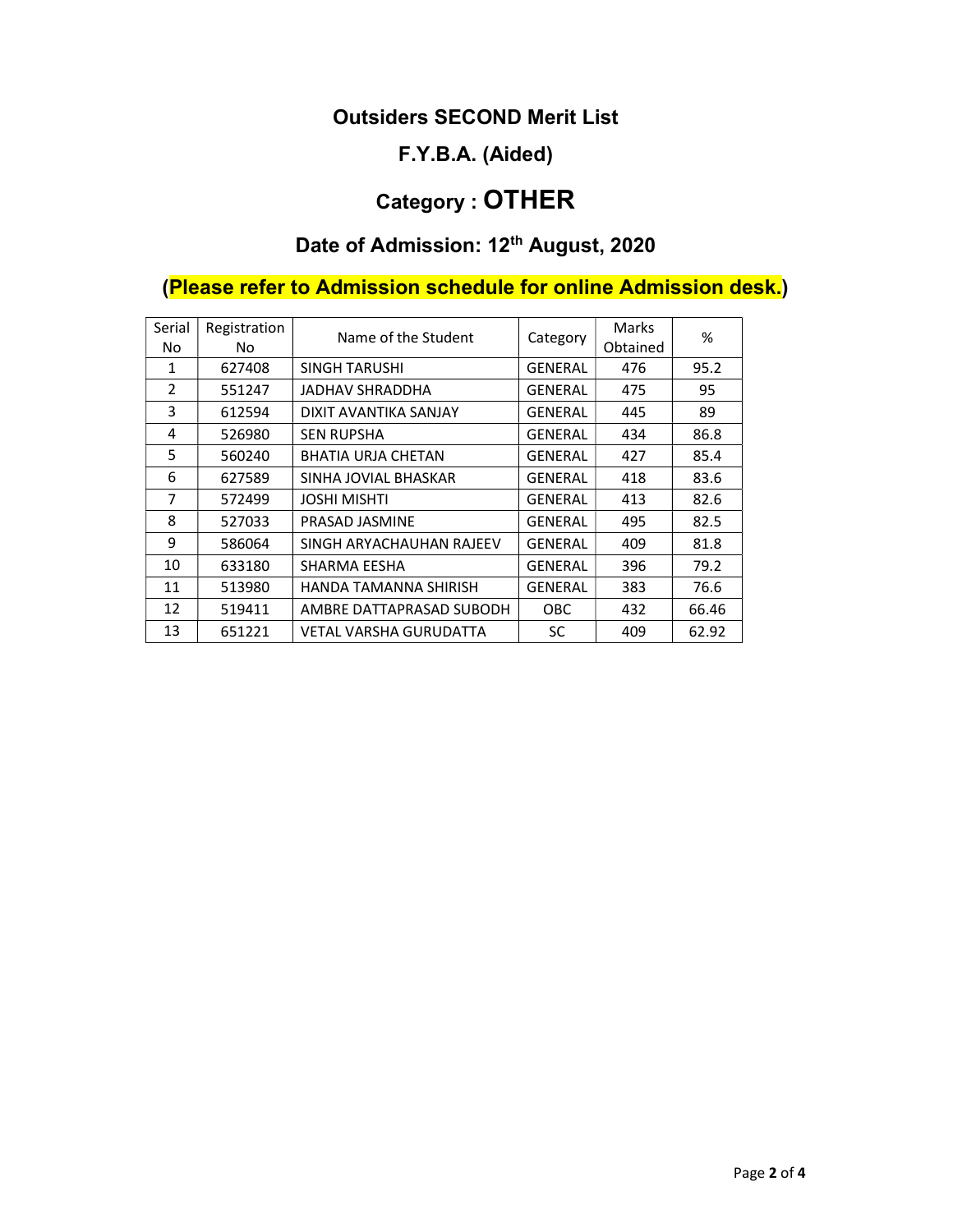#### Outsiders SECOND Merit List

#### F.Y.B.A. (Aided)

#### Category : SC

### Date of Admission: 12<sup>th</sup> August, 2020

(Please refer to Admission schedule for online Admission desk.)

| Serial No. | Registration<br>No. | Name of the Student           | Marks obtained | %     |
|------------|---------------------|-------------------------------|----------------|-------|
| 1          | 564619              | <b>HOLKAR SIMRAN VIJAY</b>    | 518            | 79.69 |
| 2          | 535661              | BORADE AKANKSHA DASHARATH     | 509            | 78.31 |
| 3          | 532343              | <b>GADE TANVI PRASHANT</b>    | 505            | 77.69 |
| 4          | 514830              | SHINDE SWAPNIL VIJAY          | 503            | 77.38 |
| 5          | 518510              | DHENDE JAGRUTI ASHOK          | 496            | 76.31 |
| 6          | 614479              | CHAWAN PRADNYA PRAKASH        | 486            | 74.77 |
| 7          | 620302              | <b>BIRHADE SUSHIL SANTOSH</b> | 475            | 73.08 |
| 8          | 629856              | SHINDE DHRUV                  | 363            | 72.6  |
| 9          | 612402              | TAMBE MAITHILI PRABHAKAR      | 429            | 71.5  |
| 10         | 549194              | SHINDE SARA PRAMOD            | 463            | 71.23 |

# ENGLISH MEDIUM

### Category : SC

### Date of Admission: 12<sup>th</sup> August, 2020

### (Please refer to Admission schedule for online Admission desk.)

## MARATHI MEDIUM

| Serial<br>No. | Registration<br>No. | Name of the Student            | Marks obtained | %     |
|---------------|---------------------|--------------------------------|----------------|-------|
| 1             | 578745              | <b>BAGADE NIKHIL DILIP</b>     | 313            | 48.15 |
| $\mathcal{P}$ | 600255              | SONAWANE SANDEEP SUNIL         | 311            | 47.85 |
| 3             | 553975              | KAMBLE MEGHA ANIL              | 307            | 47.23 |
| 4             | 539258              | MORE PRATHAMESH PAMA           | 305            | 46.92 |
| 5             | 594160              | <b>GADE PAURNIMA VASANT</b>    | 304            | 46.77 |
| 6             | 560711              | <b>GAIKWAD ABHISHEK PRAMOD</b> | 304            | 46.77 |
| 7             | 557936              | BHELEKAR MANSI GANESH          | 299            | 46    |
| 8             | 530846              | BHINGARDEVE ASHWINI RAMESH     | 292            | 44.92 |
| 9             | 519800              | PAWAR AYUSH SANDESH            | 282            | 43.38 |
| 10            | 625414              | PADMUKHE SANKET CHANDRAKANT    | 273            | 42    |